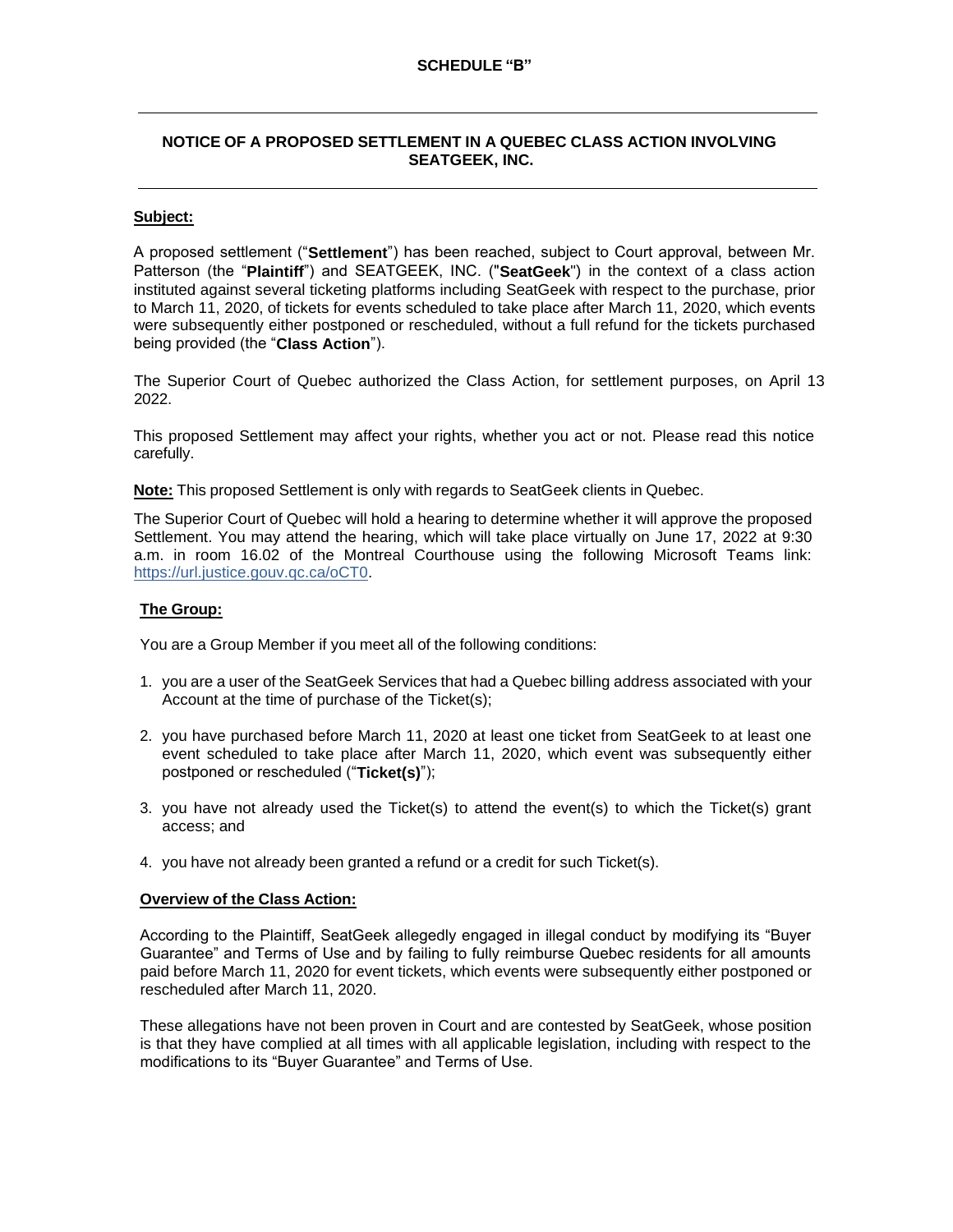# **What does the Settlement provide?**

Without any admission of liability, for the purpose of avoiding a trial and the additional costs and expenses related thereto, SeatGeek agrees to the following:

1. Each Eligible Member shall be entitled to, alternatively, (i) retain his or her Ticket(s); or (ii) cancel the contract by which he or she purchased his or her Ticket(s) and receive a benefit in the form of a credit in an amount equal to one hundred and ten percent (110%) of the value of the Ticket(s)purchased (including all ticket prices paid, fees, taxes, additional services purchased such as parking, etc.); or (iii) cancel the contract by which he or she purchased his or her Ticket(s) and obtain the restitution of an amount equal to the value of the Ticket(s) purchased in cash (including all ticket prices paid, fees, taxes, additional services purchased such as parking, etc.), at the Eligible Member's option, provided that, in the case of (ii) and (iii), digital Ticket(s) must be returned to SeatGeek (physical event ticket need not be returned);

2. Implement a business practice change regarding tickets to events that have been postponed or rescheduled, providing for a refund upon a request being made by a Quebec resident.

**Should the Settlement be approved by the Superior Court of Quebec, you will receive a Notice of Approval of the Transaction inviting you to submit your claim by responding electronically to said Notice within the allotted claim deadline. The Notice of Approval of the Transaction will set out the three (3) options available to you, namely (i) to retain your Ticket(s), (ii) to receive a credit or (iii) to receive a cash refund**. If you do not submit your claim in a timely manner, you will be deemed to have elected to hold onto your Ticket(s) and you will no longer be eligible to receive benefits pursuant to this Settlement, but you will be bound by the remaining terms thereof.

# **Excluding Yourself from the Class Action (Opting Out):**

### **If you wish to remain a member of the Class Action, you have no steps to undertake.**

However, if you do not wish to be bound by this Class Action (and this proposed Settlement) for any reason whatsoever, you will need to send a duly signed request for exclusion by registered or certified mail to the clerk of the Superior Court of Quebec (with a copy sent to Class Counsel) before June 2, 2022. The request for exclusion must confirm your name, contact information and the email address associated with your SeatGeek account, must include an affirmation that you used the SeatGeek services to purchase your ticket, and must also mention the Court docket number of the Class Action (Patterson v. Ticketmaster et al., S.C.M. no. 500-06-001066-204).

The address of the clerk of the Superior Court of Quebec is: 1, Notre-Dame Street East, Montreal, Room 1.120, H2Y 1B6.

If you choose to opt out of the Class Action, you cannot receive any money or reparation from the proposed Settlement and you cannot object to it.

#### **Objecting to the Settlement:**

You have the right, as a Group Member, to object to the terms of the Settlement in the manner provided for in the Detailed Notice and at the latest before June 2, 2022. You cannot object to the terms of the Settlement if you opt out of (exclude yourself from) the Class Action.